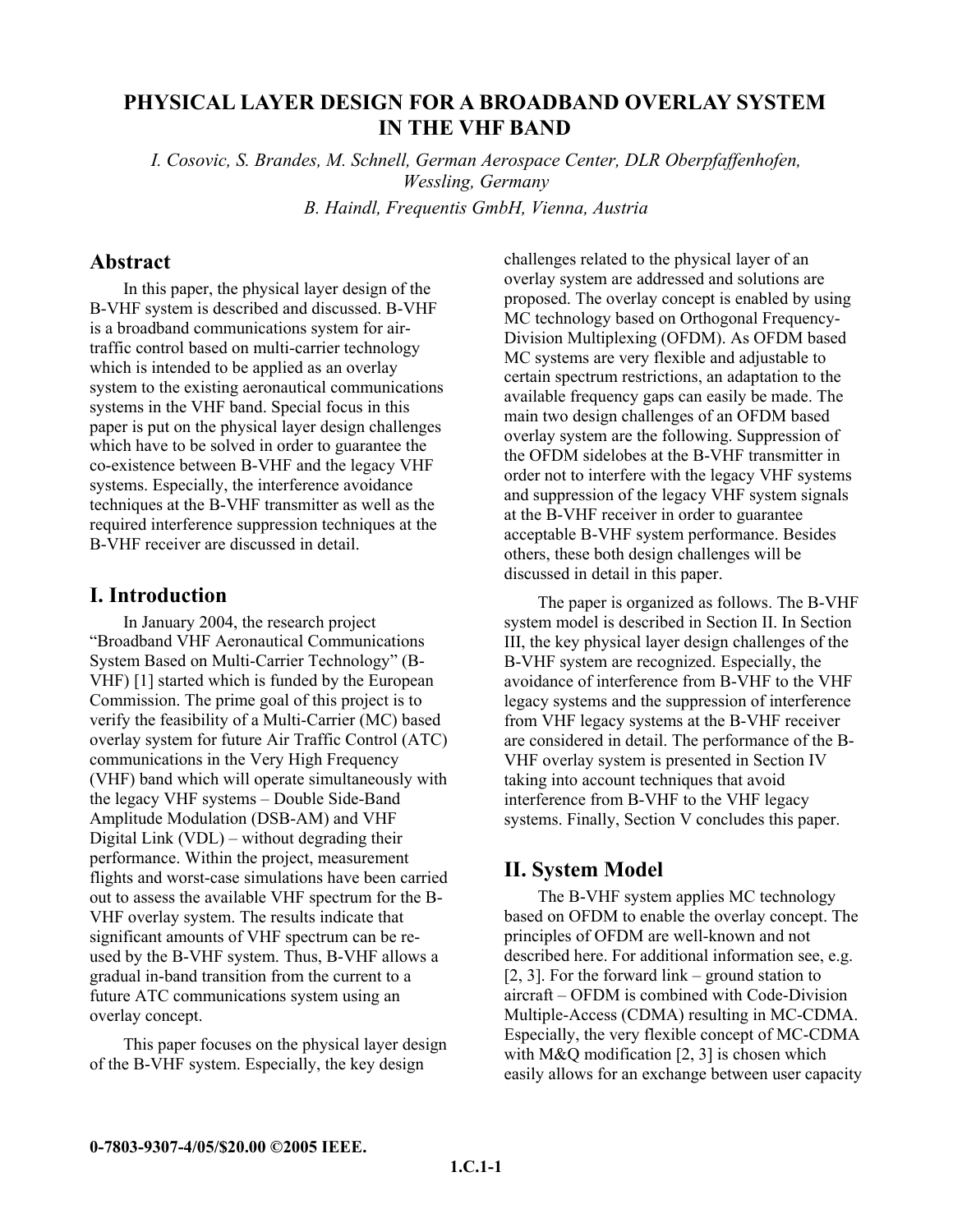and transmission data rate. Moreover, due to the CDMA component the B-VHF forward link is especially robust with respect to narrowband interference caused by the legacy VHF systems.

For the reverse link – aircraft to ground station – Orthogonal Frequency-Division Multiple-Access (OFDMA) is chosen, since this technique facilitates reverse link channel estimation considerably compared to MC-CDMA. For increasing the narrowband interference robustness an additional Code-Division Multiplexing (CDM) component and/or slow frequency-hopping is foreseen.

In [Figure 1](#page-1-0) the B-VHF overlay concept is shown schematically. For a more detailed description of the B-VHF overlay concept please refer to [2].

<span id="page-1-0"></span>

### **Figure 1. B-VHF Overlay Concept Showing the Co-Existence of DSB-AM and VDL Systems with the B-VHF System**

# **III. Physical Layer Design Challenges**

The fact that we deploy the B-VHF system using an overlay concept induces additional constraints on some parameters of the OFDM based MC system and even requires some additional parameters to describe the system. Most of the standard OFDM physical layer components do not need to be changed at all or only have to be slightly modified. A few components have to undergo more significant changes and even some new components have to be inserted. In order to fulfill the special requirements of an OFDM based overlay system the following issues have to be considered:

- Sub-carrier spacing;
- Flexible OFDM frame structure;
- Avoidance of interference from B-VHF to the VHF legacy systems;
- Suppression of interference from VHF legacy systems at the B-VHF receiver;
- Channel estimation;
- Synchronization.

Note that this list is not exhaustive, i.e., some further design challenges could be added.

Due to the space limitations of this paper, we concentrate on sub-carrier spacing, flexible OFDM frame structure, interference avoidance at the transmitter, and interference suppression at the receiver in the following and discuss these design challenges in detail.

## *Sub-Carrier Spacing*

In OFDM systems sub-carrier spacing is usually chosen such that fading per sub-carrier can be considered as flat [3]. In addition to that, the B-VHF system design requires that the OFDM subcarriers fit into the grid of 8.33 / 25 kHz DSB-AM channels, i.e., the sub-carrier spacing ∆*f* has to be an integer multiple of the DSB-AM channel spacing. Furthermore, narrow sub-carrier spacing leads to a signal which is very sensitive to the influence of frequency offsets. The selection of subcarrier spacing in the range of 1-4 kHz appears to be reasonable. For the B-VHF system sub-carrier spacing of  $\Delta f = 2.083$  kHz is chosen, such that one 8.33 kHz DSB-AM channel spans 4 subcarriers, and one 25 kHz channel 12 sub-carriers, respectively. With that sub-carrier spacing the expected Doppler induced inter-carrier interference (ICI) is still low while already having available a reasonable number of sub-carriers per DSB-AM channel. [Figure 2](#page-1-1) illustrates the sub-carrier spacing in the 8.33 kHz grid.

<span id="page-1-1"></span>

**Figure 2. Sub-Carrier Spacing of**  $\Delta f = 2.083$ **kHz Complying with the 8.33 kHz Grid** 

### *Flexible OFDM Frame Structure*

In an OFDM based overlay system the standard OFDM frame structure cannot be used. It has to be adapted to the system's overlay structure.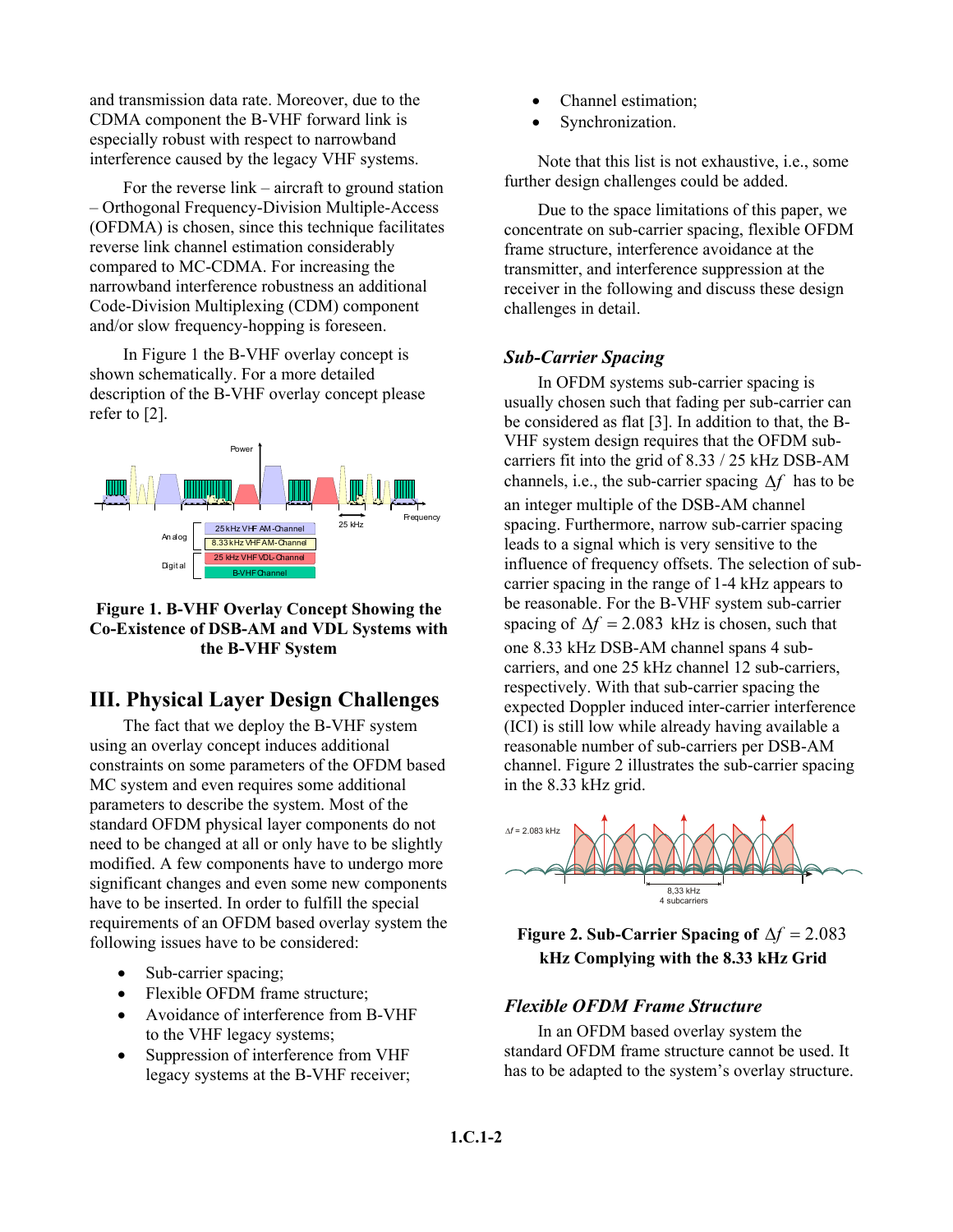The main difference is that in contrast to a standard OFDM system not the entire frequency band is available for transmission in an OFDM based overlay system. Narrowband VHF interference disables the exploitation of the complete frequency band for transmission of the OFDM signal.

Within the B-VHF project a classification between 'strong' and 'weak' VHF interferers is made. 'Strong' interferers are those whose emitted power, observed in a certain B-VHF cell, lies above a pre-defined limit. This pre-defined limit is carefully chosen in order to avoid interference from the B-VHF system to the legacy VHF systems. Note, the VHF channels occupied by the strong interferers are not used for B-VHF transmission, since the corresponding legacy VHF system receivers might be located close to the B-VHF transmitter. The emitted power of 'weak' VHF interferers is below the pre-defined limit which indicates that the corresponding VHF channels are either not used by any legacy VHF system or that the legacy VHF systems are sufficiently far away from the B-VHF cell and, thus, do not suffer from the B-VHF transmissions. Consequently, only the VHF channels with 'weak' interferers are used for transmission within a B-VHF cell. As no continuous frequency band is available for the B-VHF overlay system and only parts of the VHF band can be exploited for the B-VHF transmission the OFDM frame structure has to be adjusted to such conditions.

Furthermore, the frame structure has to be adaptable to the different spectrum allocation in different B-VHF cells. Such flexibility is inherently available in OFDM as with OFDM certain frequency ranges can be left empty by simply turning off the respective sub-carriers.

An example of the B-VHF OFDM frame structure is shown in [Figure 3](#page-2-0) assuming that parts of the transmission spectrum are occupied by 'strong' interferers and that no B-VHF signal is transmitted in these parts of the spectrum. The available spectrum can be used for the transmission of data, pilot, signaling, and sidelobe suppression symbols.

<span id="page-2-0"></span>

**Figure 3. Flexible OFDM Frame Structure** 

## *Avoidance of Interference from B-VHF to the VHF Legacy Systems*

Considering OFDM based overlay systems which utilize the frequency gaps of existing systems, out-of-band radiation has to be reduced in order to enable the co-existence of legacy systems and overlay system in the same frequency band. Hence, suppression of sidelobes is an important task in OFDM based overlay systems. In the following, three methods for sidelobe suppression are described.

#### **Windowing**

The sharp transitions between consecutive OFDM symbols and rapid amplitude changes increase the out-of-band radiation [4]. To reduce the out-of band radiation at the OFDM transmitter each OFDM symbol is multiplied with a windowing function in time domain. If the edges of the windowing function are less steep than the ones of the conventionally used rectangular window, the sharp phase transitions between OFDM symbols are smoothed. As a result of such windowing, each subcarrier has lower sidelobes than with conventional rectangular windowing.

In this contribution, windowing is performed with the well-known Raised-Cosine (RC) pulse defined as

$$
w(t) = \begin{cases} \frac{1}{2} + \frac{1}{2}\cos\left(\pi + \frac{\pi t}{\alpha T_o}\right), & 0 \le t < \alpha T_o\\ 1, & \alpha T_o \le t < T_o\\ \frac{1}{2} + \frac{1}{2}\cos\left(\frac{\pi (t - T_o)}{\alpha T_o}\right), & T_o \le t < (1 - \alpha)T_o\\ 0, & \text{else} \end{cases}
$$
 (1)

where  $T_o$  is the useful length of an OFDM symbol. In addition,  $\alpha$  is the so-called roll-off factor with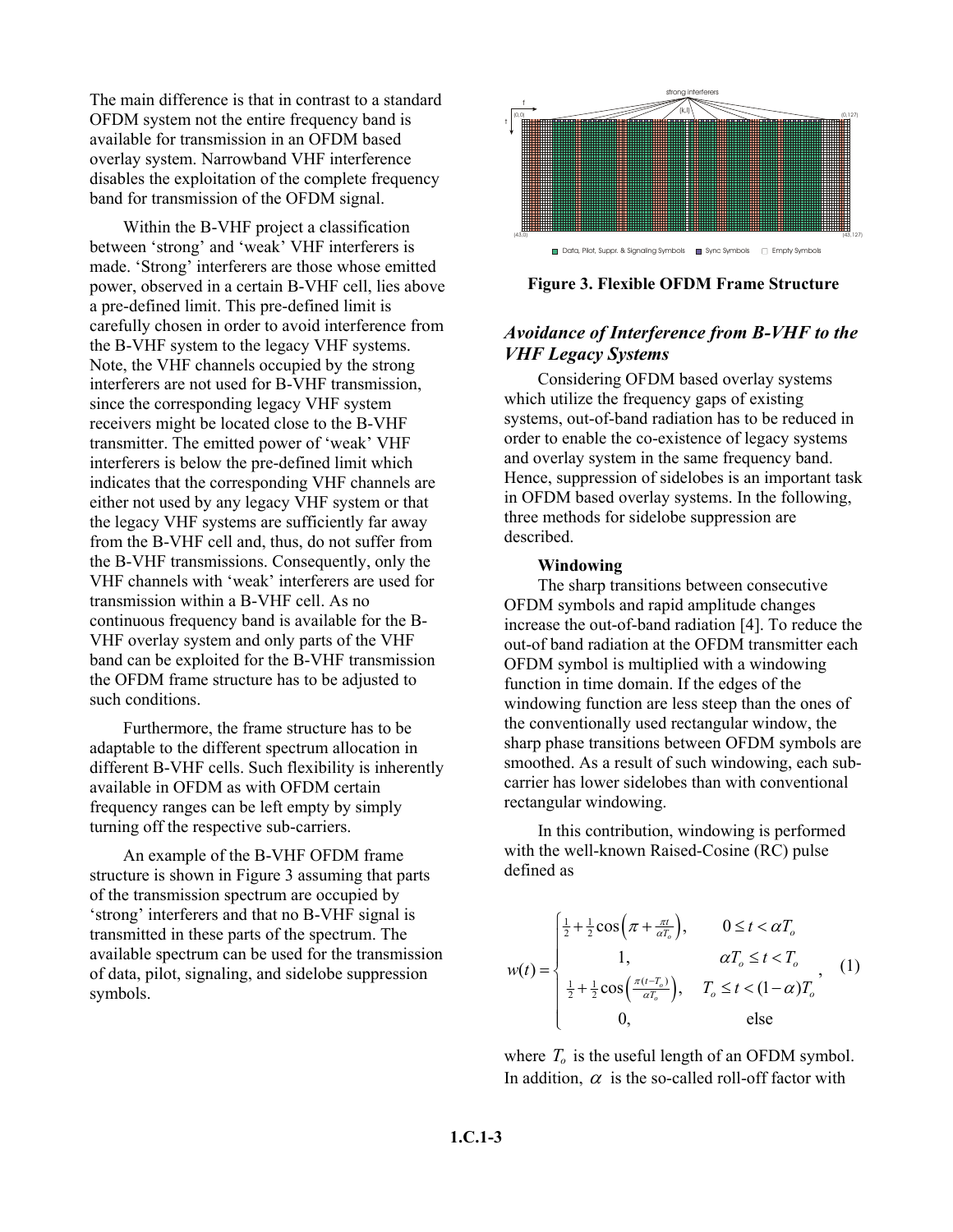$0 \le \alpha \le 1$ . If  $\alpha = 0$ , the RC pulse becomes a rectangular pulse and in this case out-of-band radiation is not reduced.

When windowing is applied the length of the considered OFDM segment has to be enlarged by a pre- and postfix as it is depicted in [Figure 4.](#page-3-0) As the OFDM symbols partially overlap with adjacent OFDM symbols the length of pre- and postfix are chosen such that the OFDM symbol plus the Guard Interval (GI) lie in that region of the window which is not affected by the overlapping. The length of the prefix is chosen such that it spans the roll-off region and the GI, whereas the postfix only spans the rolloff region. Note, GI as well as pre- and postfix are cyclical extension of the OFDM symbol.

<span id="page-3-0"></span>

**Figure 4. OFDM Signal in Time Domain** 

The drawback of windowing is that the system throughput is slightly reduced as OFDM symbols are prolonged in time domain. However, as shown in the following already for relatively low roll-off factors, e.g.  $\alpha = 0.2$ , a significant reduction of the out-of-band radiation is achieved.

To illustrate the effectiveness of windowing for sidelobe suppression we consider a Binary Phase-Shift Keying (BPSK) modulated OFDM system with  $N = 12$  sub-carriers for data transmission. A number of 16 sidelobes from each side of the used spectrum is considered for the calculation of the sidelobe suppression. The roll-off factor of the RC pulse is kept variable.

The spectra of the OFDM signals of the original transmission sequence and of the transmission sequence after windowing are illustrated in [Figure 5](#page-3-1) for the symbol vector

 $$ 

 assuming a roll-off factor  $\alpha = 0.2$ . The benefits of windowing are clearly visible. In comparison to OFDM with conventional rectangular windowing the sidelobes are suppressed by more than 10 dB.

In [Figure 6](#page-3-2) the mean Power Spectral Density (PSD) for all possible BPSK symbol vectors is

shown for different roll-off factors. It can be noted that higher roll-off factors lead to better sidelobe suppression. However, higher roll-off factors lead to a further loss in throughput as symbols become longer in time domain [5].

<span id="page-3-1"></span>

**Figure 5. Spectrum of OFDM Signal with Rectangular and RC pulse (** $\alpha = 0.2$  **);** 



<span id="page-3-2"></span>

### **Figure 6. Mean Power Spectral Density of Sidelobes of All Possible BPSK Symbol Vectors with Different Pulse Shapes;** *N* =12

#### **Insertion of Cancellation Carriers**

In the following, an approach based on the insertion of a few so-called Cancellation Carriers (CC) on the left and right hand side of the used OFDM spectrum which suppress the sidelobes of the transmit signal is described [6, 7]. The CCs are not employed for data transmission, but carry complex weighting factors which are determined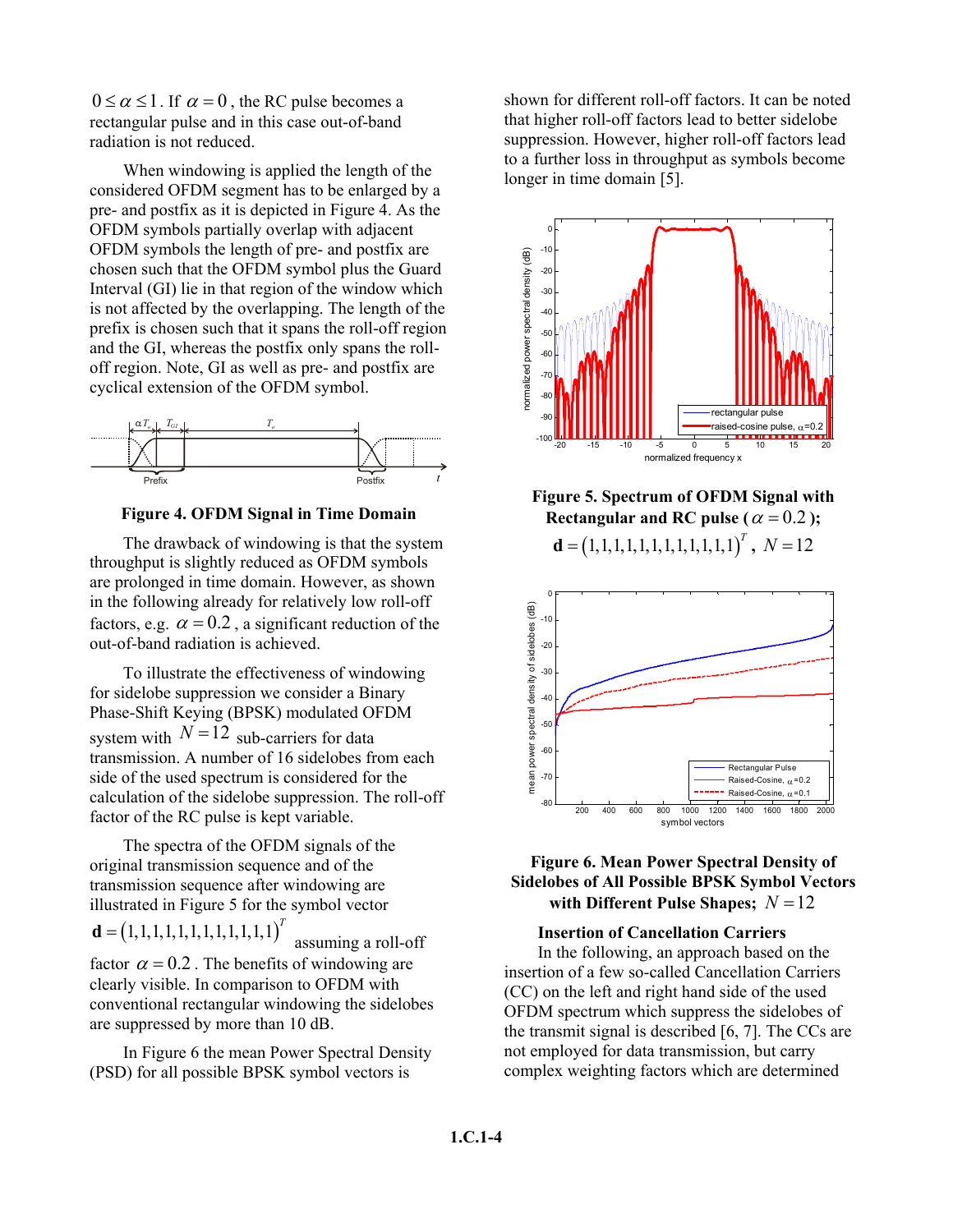such that the sidelobes of the CCs suppress the sidelobes of the original transmit signal. The basic principle of CCs is illustrated in Figure 7.



**Figure 7. The Basic Principle of CCs** 

In [6] an approach in which CCs are determined as a linear combination of the corresponding data symbols is considered, whereas in [7] CCs are selected according to a least-squares optimization criterion. In this contribution the latter method is considered. For a complete description of this method including a detailed discussion of the optimization criterion, please refer to [7].

The sidelobe suppression achievable with CC is illustrated in [Figure 8.](#page-4-0) For the symbol vector  $\mathbf{d} = (1,1,1,1,1,1,1,1)^T$ , the spectra of the OFDM signals without and with CCs are shown. Altogether 4 sub-carriers are used for sidelobe suppression – 2 on the left and 2 on the right side of the spectrum. The remaining 8 sub-carriers are used for data transmission. In the considered example, a suppression of sidelobes by more than 30 dB compared to the original OFDM signal is achieved. The drawback of sidelobe suppression by CC is that a certain amount of power has to be spent for the CCs and, thus, is not available for data transmission

In [Figure 9](#page-4-1) the mean PSD for all possible BPSK symbol vectors is shown for the case with and without CCs. With the application of CCs an average suppression of about 14 dB in comparison to the case without CCs is achieved. In this case, the power spent for the CCs is limited to 25% of the total transmission power. When a larger amount of

which leads to a slight degradation in Bit Error Rate

(BER) performance.

transmission power is available for the CCs a better suppression is achieved, but at the same time the system performance further degrades.

<span id="page-4-0"></span>

**Figure 8. Spectrum of OFDM Signal Without and With 2 CCs at Each Side;** 

**,**  $N = 12$ **, 4 CCs.** 

<span id="page-4-1"></span>

**Figure 9. Mean PSD of Sidelobes of All Possible BPSK Symbol Vectors without and with CCs.** 

#### **Carrier Weighting**

A different approach for sidelobe suppression is Carrier Weighting (CW). In this approach, all sub-carriers are used for data transmission, but weighted by real-valued factors which are chosen in order to minimize the sidelobes. A detailed discussion of CW including optimization strategies can be found in [8].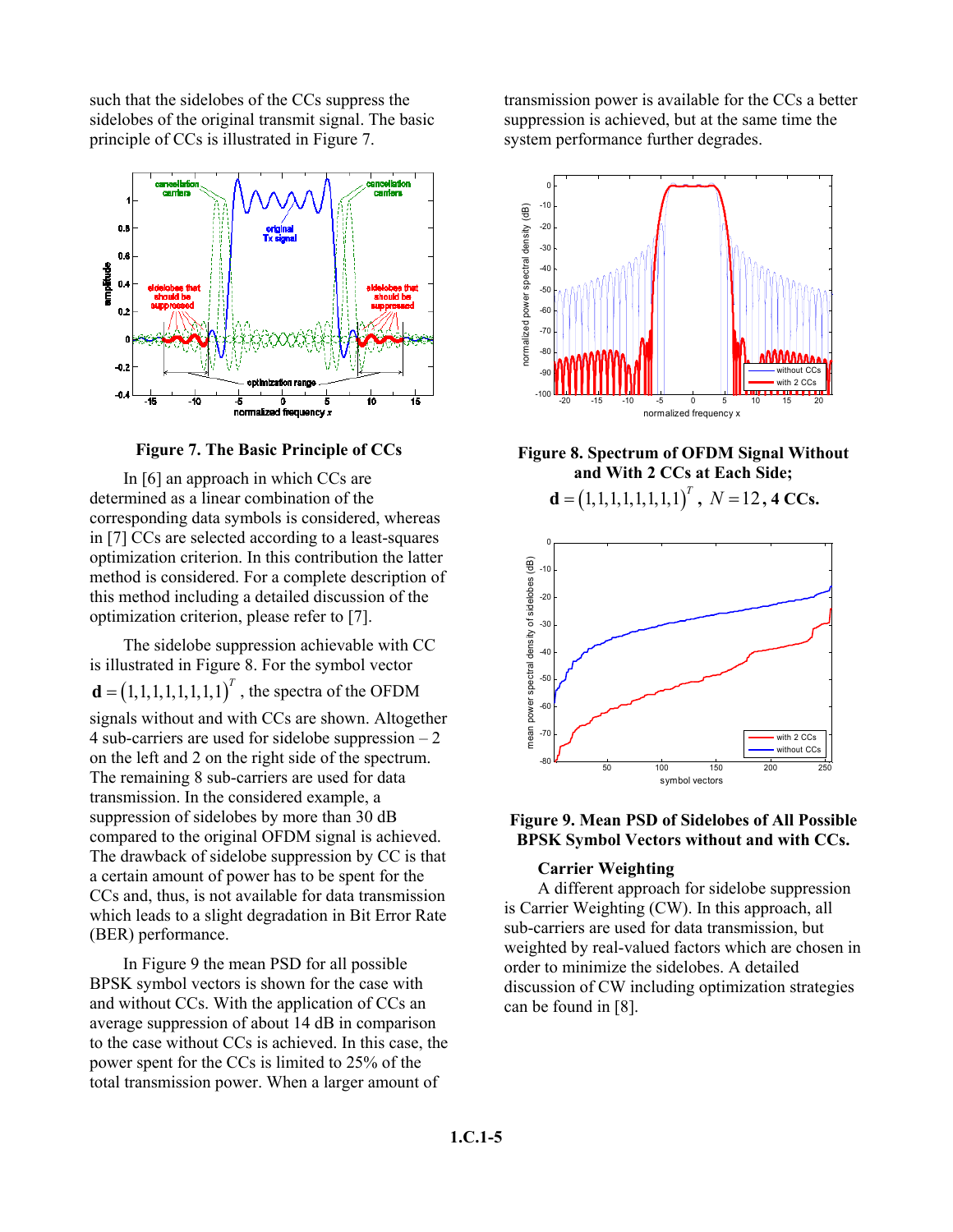The principle of the CW technique is illustrated in [Figure 10](#page-5-0) and [Figure 11.](#page-5-1) From these figures it can be seen that in the case of CW the signals of the individual sub-carriers are adapted so as to mainly cancel each other in the optimization range. As a consequence, in the case of CW the sidelobes of the sum signal exhibit significantly lower values in the optimization range compared to the non-weighted sum signal. In order to guarantee that each sub-carrier receives a certain amount of transmission power, an upper limit  $g_{\text{max}}$  and a

lower limit  $g_{\text{min}}$  on the weighting factors are

introduced, respectively. The selection of weighting factors is performed by using an optimization algorithm as described in [8].

<span id="page-5-0"></span>

**Figure 10. Spectrum of Standard OFDM Signal without CW**

<span id="page-5-1"></span>

#### **Figure 11. Spectrum of OFDM Signal with CW**

The drawback of the CW method is a slight loss in BER performance as with weighting different sub-carriers have different amounts of power for transmission.

The spectra of the OFDM signals with and without CW are illustrated in [Figure 12](#page-5-2) for the symbol vector  $\mathbf{d} = (1, 1, 1, 1, 1, 1, 1, 1, 1, 1, 1)^T$ . In the case of CW the ratio of  $\rho = g_{\text{max}}/g_{\text{min}} = \sqrt{4}$  is used. The benefits of the CW technique are clearly visible. In comparison to OFDM without CW the sidelobes are suppressed by more than 10 dB in the optimization range.



<span id="page-5-2"></span>**Figure 12. Spectrum of OFDM Signal with and**  without CW;  $N=12$ ,  $\rho = \sqrt{4}$ ,  $\mathbf{d} = (1,1,1,1,1,1,1,1,1,1,1,1)^T$ 

The sidelobe suppression averaged over all possible BPSK data symbol sequences for OFDM with  $N = 12$  sub-carriers applying CW is summarized in Table 1. The simulation results are given for different ratios  $\rho$ . To calculate the average sidelobe suppression, standard OFDM without CW is taken as a reference. It is noticeable that already for  $\rho = \sqrt{4}$  a remarkable average suppression of more than 10 dB is achieved. A further increase of the ratio  $\rho$  enables even better suppression. The reason for this lies in the fact that as this ratio grows the constraint becomes looser, thus allowing more degrees of freedom to find a solution of the optimization problem. However, enlarging the ratio  $\rho$  simultaneously leads to a further loss in BER performance as sub-carriers receive unequal amount of transmission power [8]. Therefore, there is a trade-off between the additional sidelobe suppression obtained by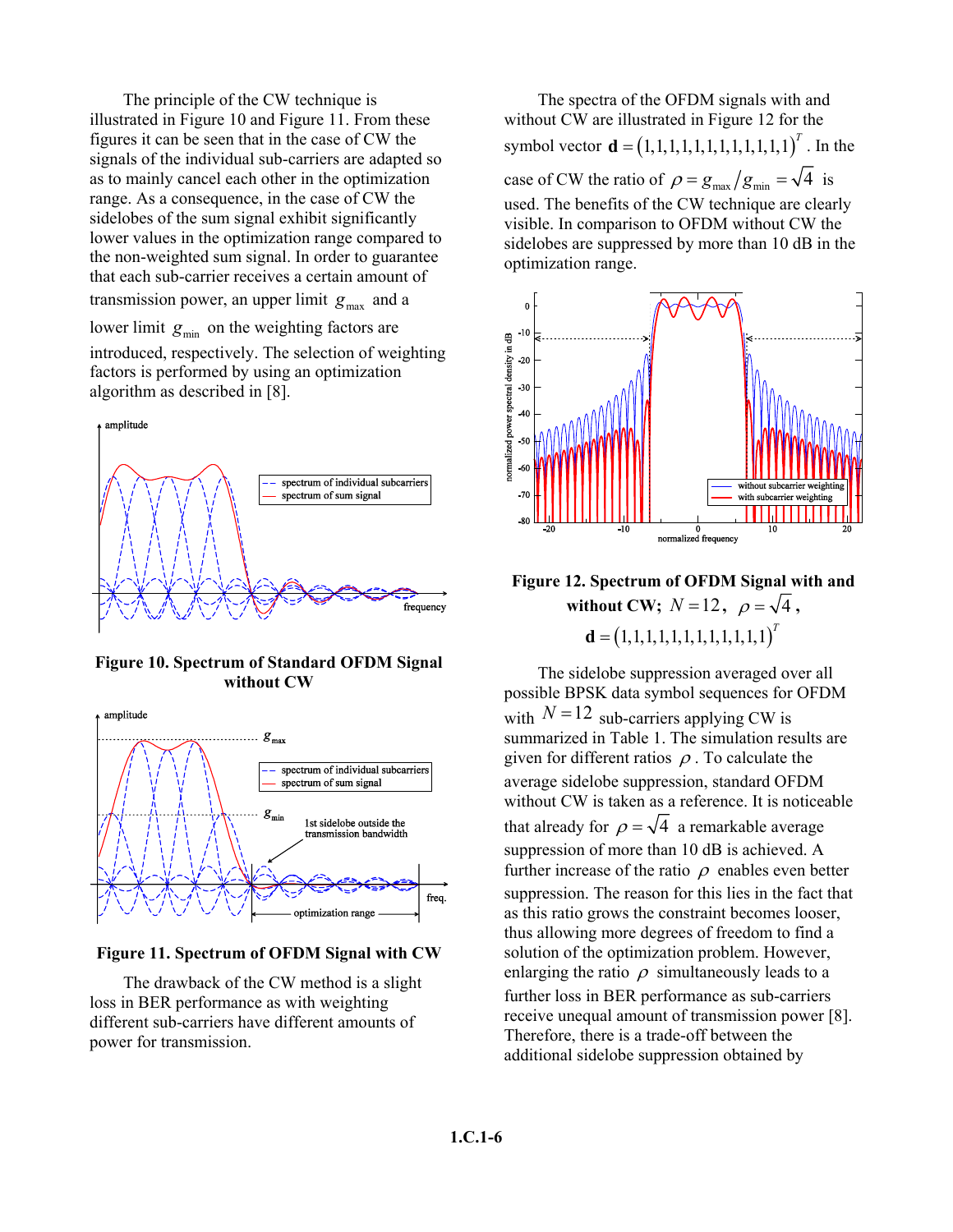enlarging the ratio  $\rho$  and the increased loss in BER performance.

# **Table 1. Average Sidelobe Suppression for OFDM applying CW for Different Ratios**  $\rho$

| Ratio $\rho = g_{\text{max}}/g_{\text{min}} \left  \sqrt{2} \right $ |    | $\sqrt{6}$           |  |
|----------------------------------------------------------------------|----|----------------------|--|
| Average sidelobe                                                     | 49 | $10.2$   13.4   15.8 |  |
| suppression in dB                                                    |    |                      |  |

# *Suppression of Interference from VHF Legacy Systems at the B-VHF Receiver*

The interference suppression and mitigation at the B-VHF receiver is necessary to reduce the power of the interference signals coming from the legacy VHF systems. The suppression of the interferer should take place as early as possible within the B-VHF receiver, in order to minimize performance requirements on the Analogue-to-Digital Converter (ADC) and the digital signal processing chain. In general, interference suppression modules can be implemented at the following position within the B-VHF receiver:

- Analogue domain: At the analogue front-end a Radio Frequency Interference (RFI) suppression module can reduce the power of all strong interferers in order to reduce the requirements on the ADC. This is especially of interest in the case where the own transmitted DSB-AM signal at an airplane is within the B-VHF bandwidth, since this signal causes very strong interference. However, this signal can easily be measured and effectively subtracted in the analogue front-end. Note, other suppression approaches at the analogue side, like adaptive notch filtering, are limited, since they are expensive and cause inter-symbol and inter-carrier interferences [9].
- Digital time domain: In time domain an adaptive digital RFI canceller and/or windowing can suppress strong and weak interferers. This approach is necessary to reduce the leakage effect which occurs if interference signals are

transformed into frequency domain using the discrete Fourier transform [9].

• Digital frequency domain: In frequency domain the remaining leakage effect can be suppressed applying digital signal processing. Moreover, a soft erasure module and interference dependent equalizer can provide additional interference suppression [10].

[Figure 13](#page-6-0) shows a functional block diagram of a B-VHF receiver where all different interference cancellation modules are displayed. The functional blocks related to RFI cancellation are shaded. RFI cancelling is performed in multiple stages: Presuppression at the analogue front-end, windowing in the digital time domain, and suppression of the residual RFI in frequency domain. In the following the different methods will be described in detail.

<span id="page-6-0"></span>

### **Figure 13. Functional Block Diagram of a B-VHF Receiver with Interference Suppression**

### **Analogue RFI Cancelling**

Since the signal power of a local DSB-AM interferer can be considerably high at the B-VHF receiver, it might cause signal clipping in the ADC. To avoid this, an analogue RFI canceller first has to suppress the RFI to the level of the desired signal. Two kinds of interferers can be suppressed in the analogue front-end, the own transmitted DSB-AM signal and the carrier signal of strong interferers. Since the own transmitted DSB-AM signal is known, the suppression of this signal at the B-VHF airplane receiver can be efficiently performed by simply subtracting it from the B-VHF receive signal. With this approach, a reduction of 30 to 40 dB is achievable.

The carrier power of a strong DSB-AM interferer can be estimated in the digital domain and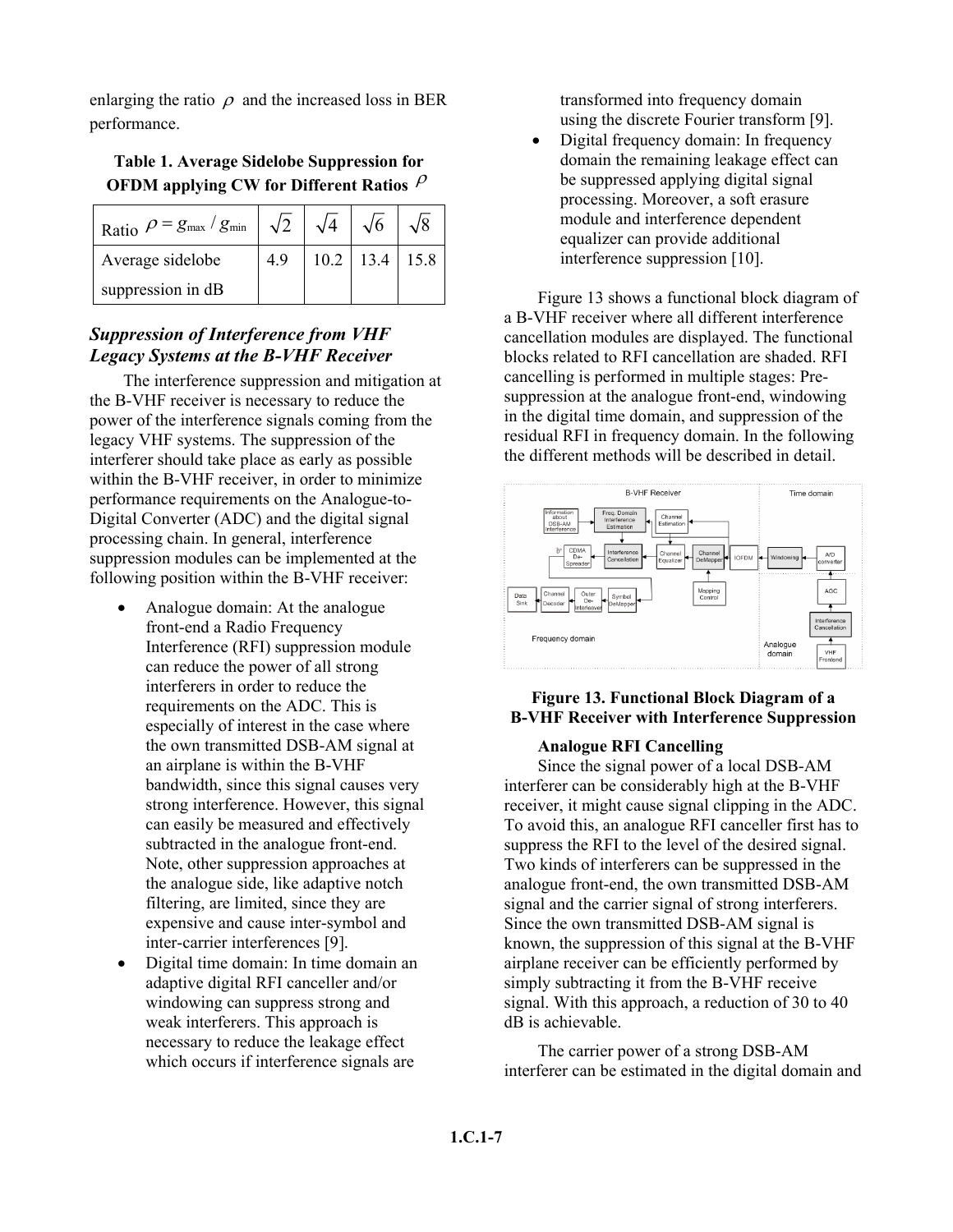subtracted at the analogue side. [Figure 14](#page-7-0) shows this interference module. A DSB-AM signal waveform is

$$
f(t) = A_c [1 + m \cdot s(t)] \cos(2\pi f_c t + \varphi), \quad (2)
$$

where  $s(t)$  is the modulating baseband signal,  $A_c$  and  $f_c$  are the amplitude and the carrier frequency of the radio frequency, and  $m$  is the modulation index. Thus, the total transmitted power  $P_T$  is

$$
P_T = \frac{A_c}{2} \left( 1 + \frac{m^2}{2} \cdot \left\langle s^2(t) \right\rangle \right) \tag{3}
$$

for a Direct Circuit (DC) free signal and the additional condition that  $\max(|m \cdot s(t)|) \leq 1$ .

Assuming  $m = 1$  and a crest factor of 0 dB the maximum power in the DSB-AM sidebands is 50% of the carrier power. Therefore, the suppression of the carrier in a DSB-AM signal will reduce the power of at least 4.77 dB for a signal with a crest factor of 0 dB. A typical crest factor for a speech signal is around 12 dB, hence, the interference power reduction obtainable by only suppressing the carrier is usually around 17 dB.

<span id="page-7-0"></span>

### **Figure 14. Functional Block Diagram of an Analogue DSB-AM Interference Cancellation Module**

#### **Digital RFI Cancelling – Time Domain Processing**

[Figure 13](#page-6-0) presents a reference model for the B-VHF receiver. Notching the interferers can be applied not only in the analogue but also in the digital domain. Fixed digital band-stop filters are normally less attractive because they cause unaccepted high inter-symbol and inter-carrier interference levels. However, in the B-VHF system spectral areas are intentionally excluded in which strong interferers occur. In these areas a notch filter would be the right option, since phase distortion in the blocking band has no influence on the B-VHF signal.

RFI seriously degrades the performance of a B-VHF receiver as a result of the well-known leakage effect. Because of the relatively high sidelobe characteristic of the rectangular window, the effect of a narrowband interferer is not limited to a single tone but is spread over a large number of consecutive sub-channels. Therefore, a narrowband interferer disturbs the whole OFDM symbol. To reduce this spectral spill over, additional windowing can be applied at the receiver. In most cases the window resembles a RC shape as already described for windowing at the transmitter. Again, the drawback of windowing is that the system throughput is reduced as the OFDM symbols must be further prolonged in time.

#### **Frequency Domain Interference Cancellation**

As explained earlier, a narrowband RFI will not only affect the sub-carriers within its frequency range but also affects neighbouring sub-carriers due to the leakage effect. If the exact frequency location of the interferer is known, as well as its amplitude and phase, its disturbance on each sub-carrier can be calculated [11]. The presence and position of a narrowband interferer can be obtained by observing the noise on each of the sub-carriers. An unmodulated sub-carrier can be reserved in each RFI band to calculate the average amplitude and phase of the interferer. Several reserved sub-carriers per RFI band are required to cancel multiple interferers. To calculate the contribution on a given sub-carrier, the reserved sub-carrier is multiplied with a complex coefficient whose value can be derived from the characteristic filter associated with the receiver window. The result of this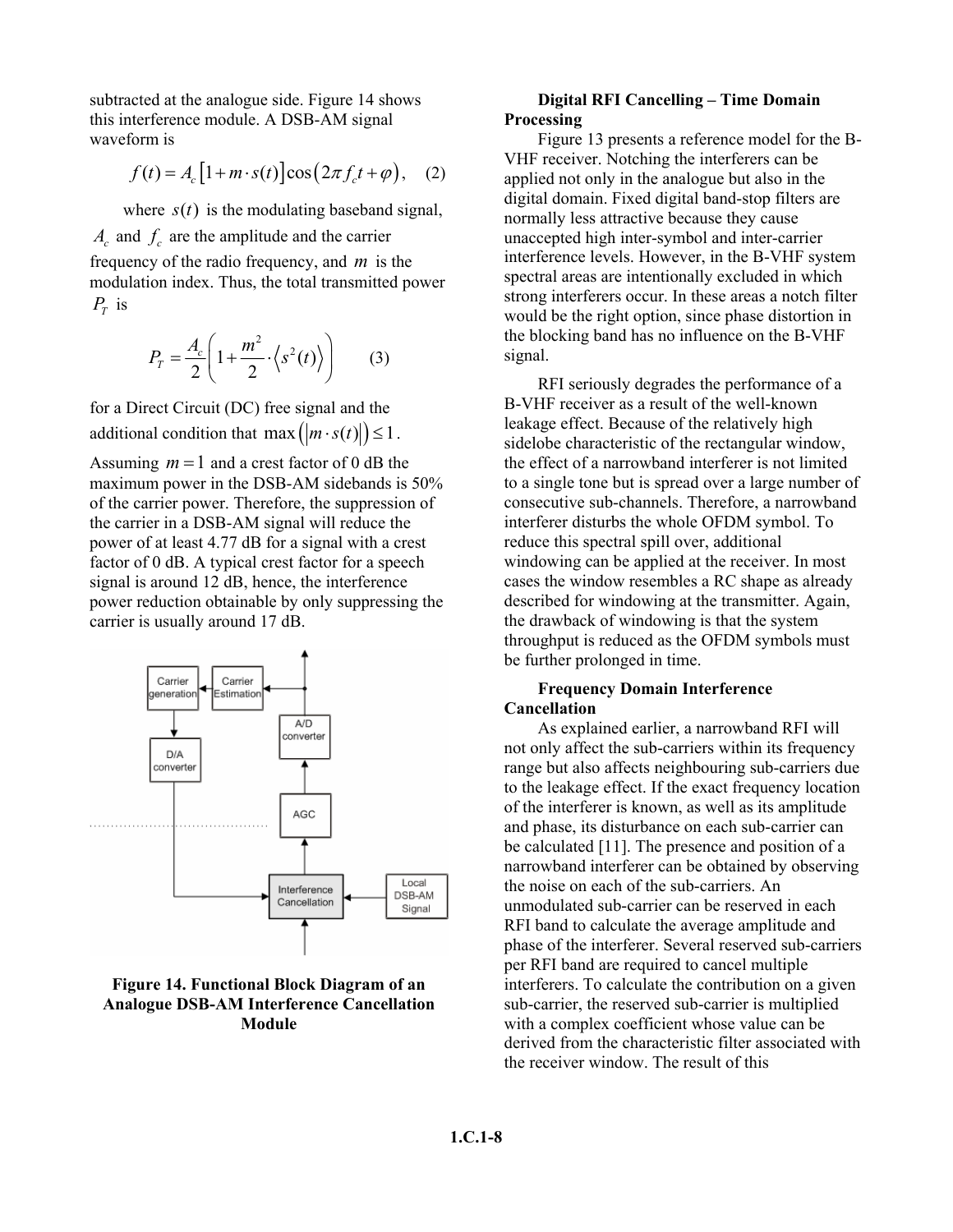multiplication is subtracted from the considered sub-carrier to cancel the effect of the narrowband interferer. The canceller is able to suppress several strong narrowband interferers simultaneously. In combination with windowing, it reduces interference by 30 to 40 dB [11].

#### **Soft Erasure Technique**

The frequency diversity available in B-VHF due to the CDMA or CDM component enables the application of a soft erasure technique. This technique evaluates each sub-carrier, where a chip of a data symbol is transmitted. In an overlay system each sub-carrier is affected by a complex channel coefficient and in addition by interference from the legacy VHF systems. In OFDM the problem of equalization is reduced to estimating the complex equalization value for each sub-carrier. The equalizer control unit should not only take into account the channel disturbance but also the current interference state information (IFSI). In [10], the equalisation value is weighted by an estimated interference value such, that the chips in corrupted sub-channels contribute less than chips in noncorrupted sub-channels. The results in [10] show that this "soft-erasing" technique performs very well, when the interference is modelled as a number of continuous sine waves. The sine wave interferers could disturb up to 50% of the sub-carriers resulting in a degradation of less than 4 dB. If the interferers are DSB-AM signals the degradation will be higher. Nevertheless, the technique can be used to weight the sub-carriers according the current IFSI.

# **IV. Performance Results**

In this section, performance results that illustrate effectiveness of the described sidelobe suppression methods are given assuming a simple B-VHF overlay system. The considered system parameters are as follows. BPSK modulation is applied. The observed bandwidth consists of five 25 kHz channels enumerated with  $#1, #2, #3, #4,$  and #5. It is assumed that the channels #2 and #4 are available for transmission of the B-VHF signal, whereas the channels #1, #3, and #5 are occupied by 'strong' VHF interferers. The sub-carrier spacing is set to  $\Delta f = 2.083$  kHz, hence, enabling 12 sub-carriers within a 25 kHz channel. The sidelobe suppression is performed applying windowing or windowing in combination with CCs.

An RC window with  $\alpha = 0.2$  is used. In the case CCs are applied, 4 sub-carriers are reserved as CCs within each 25 kHz channel – 2 on the left and 2 on the right side. As a result, in the case of CCs, 8 subcarriers are available for data transmission within each 25 kHz channel, i.e., we have altogether 16 data sub-carriers in channels #2 and #4. The normalized PSD of the B-VHF signal caused by the transmission from channels #2 and #4 is illustrated in [Figure 15](#page-8-0) for the symbol vector

**. The benefits of the** 

suppressed.

combination of RC windowing and CCs are clearly visible, since the sidelobes are significantly better

<span id="page-8-0"></span>

# **Figure 15. Spectrum of B-VHF Signal Assuming B-VHF Transmission in 25 kHz Channels #2 and**  #4;  $\mathbf{d} = (1, 1, 1, 1, 1, 1, 1, 1)^T$

The mean PSD over all possible data symbol sequences considered separately in the channels #1, #3, and #5 is illustrated in [Figure 16.](#page-9-0) Simulation results are given for the cases when only RC windowing as well as when RC windowing in combination with CCs is applied. The sidelobe power averaged over all sequences, assuming that only RC windowing is applied, is -42.0 and -37.6 dB in channels #1  $\&$  #5 and in channel #3, respectively. The combination of RC windowing and CCs leads to substantial sidelobe suppression. In such a case the sidelobe power averaged over all sequences is -54.4 dB in channel #1  $&$  #5 and -50.4 dB in channel #3. It is noticeable that, among all the channels in which the sidelobe power is observed, the highest sidelobe power is in channel #3, since in